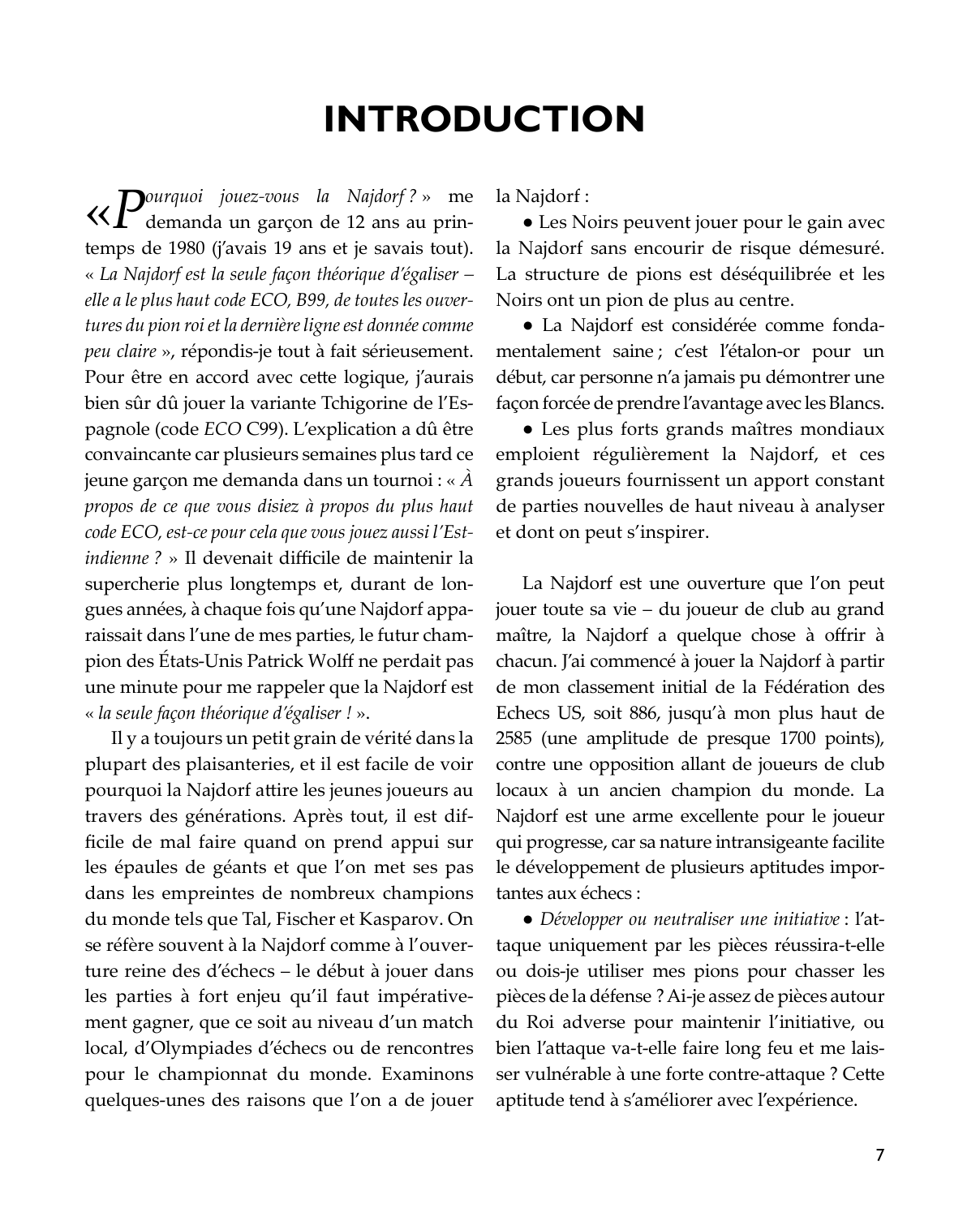$\bullet$  Évaluer la sécurité du Roi : les Blancs comme les Noirs doivent constamment évaluer la vulnérabilité de leurs Rois respectifs. Dans certaines lignes, le Roi des Noirs est plus confortable au centre car il y est protégé par ses deux pions centraux. La variante du Pion Empoisonné illustre plusieurs lignes où le Roi des Noirs, qui paraît acculé, défie l'armée attaquante en se glissant le long des cases noires, affaiblies par l'échange du Fou de cases noires des Blancs.

· Gérer une structure de pions dynamique : les Blancs développent souvent une initiative en lançant une avance de pions par g4, tandis que les Noirs doivent décider s'il convient d'ignorer le pion, de le contenir avec ...h6, ou de contre-attaquer au centre par ...e5 ou ...d5 au bon moment. Il faut prendre des décisions similaires à l'aile dame : les Blancs doivent-ils jouer a4 pour empêcher les Noirs de jouer ...b5 ? La Najdorf Classique illustre plusieurs lignes où les Noirs se réfrènent de jouer ...b5, car la réponse a4 affaiblirait leur aile dame ; cela inquiète généralement plus les Noirs quand les Blancs ont roqué à l'aile roi.

La Najdorf débute par ces coups :

1.e4 c5 2.  $\circ$ f3 d6 3.d4 cxd4 4. $\circ$ xd4  $\circ$ f6 5. $Q$ c3 a6 (D)



L'idée de ce livre est d'utiliser une sélection de parties récentes à haut niveau pour servir de guide aux Blancs comme aux Noirs. L'accent est mis sur les lignes traditionnelles avec ...e5 pour les Noirs, sauf quand ...e5 est considéré comme une faute (contre 6. c4 et 6. g5 par exemple).

## $6.\angle 25$

C'est la ligne principale traditionnelle de la Najdorf et, bien que ce statut ait été contesté dans les trois dernières décennies, la popularité de ce coup a récemment augmenté. Voici les alternatives :

a)  $6.\angle 4$  est l'Attaque Fischer (chapitre 1) ; les lignes avec 6...e6 sont couvertes.

b) 6. ê e3 est de loin considéré comme la nouvelle ligne principale de la Najdorf, dans laquelle les Blancs comptent très souvent jouer f3 avec une avance agressive de pions à l'aile roi, une approche connue sous le nom d'Attaque Anglaise. Un ordre de coups alternatif est 6.f3, pour faire suivre par  $Q$ e3. Maintenant:

b1) 6...e6 est une option majeure, classée comme faisant partie de la Scheveningen (code ECO B80), et non couverte dans ce livre.

b2) 6.....@g4 est une façon d'éviter l'Attaque Anglaise standard, traitée au chapitre 2. Ce chapitre examine aussi 6.f3 \btmbbbbbbbbbbc qui est une ligne apparentée car c'est le principal coup dont disposent les Noirs pour tenter d'échapper à l'Attaque Anglaise standard, contre l'ordre de coups alternatif des Blancs.

b3) 6...e5 (D) est discuté au chapitre 3.

On se concentrera principalement sur l'Attaque Anglaise, c'est-à-dire 7.⁄2b3 avec f3 à suivre bientôt.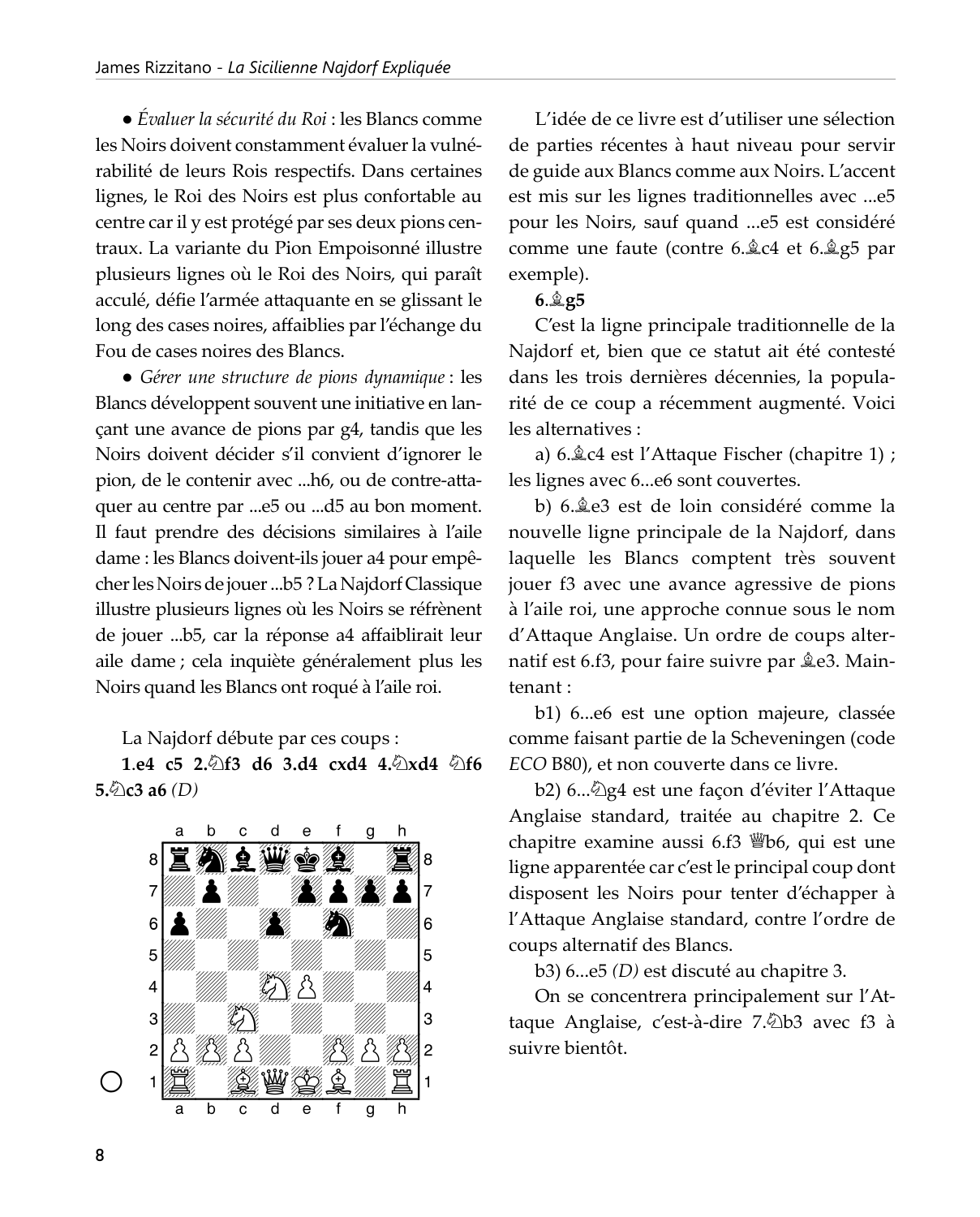

c) 6.g3 est la variante du Fianchetto (chapitre 4). Les lignes avec 6...e5 sont traitées.

d) Au chapitre 5, nous examinerons la Najdorf Classique, qui apparaît après 6. ê e 2 e 5.

e) 6.f4 est une variante populaire, qui n'a pas de nom communément admis. Au chapitre 6, les lignes avec 6...e5 sont examinées.

f) Les Blancs ont de nombreuses alternatives au 6<sup>e</sup> coup, dont 6.h3, 6.a4, 6. lf3, 6. gd3, 6. gd1 et 6.a3. Nous verrons ces possibilités au chapitre 11.

 $6...e67.f4(D)$ 



Maintenant:

a) 7... Dbd7 est la variante Gelfand (chapitre 7). Les Noirs cherchent à développer leur aile dame rapidement, sans forcer une confrontation immédiate, bien que le jeu puisse vite devenir chaotique si les Blancs le souhaitent.

b) 7... sc est la variante Kasparov (chapitre 8). Ses buts généraux sont similaires à ceux de la variante Gelfand, mais les détails sont naturellement différents.

c) 7...b5 (D) est la variante Polugaevsky.



Elle mène à un jeu exceptionnellement aigu, car 8.e5 dxe5 9.fxe5 Wc7 crée une crise immédiate. Voir le chapitre 9.

d) 7... ib6 est la variante du Pion Empoisonné (voir aussi le chapitre 9), qui met les Blancs au défi de sacrifier leur pion b par 8. Wed2 營xb2 (D).